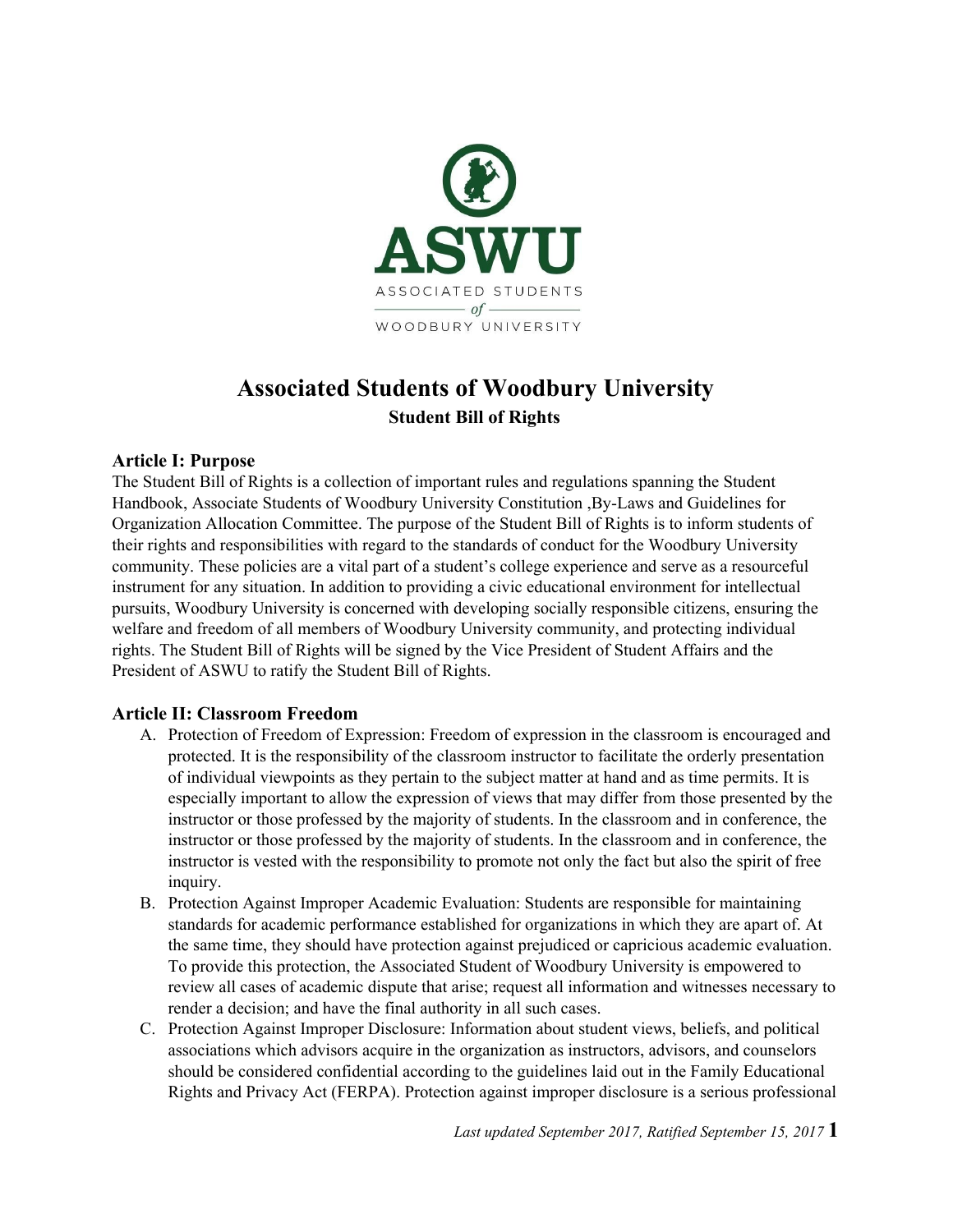obligation. Judgment of ability and character may be provided under appropriate circumstances, but only with the knowledge and consent of the student.

## **Article III: Student Records**

- A. Maintenance of Records: To minimize the risk of improper disclosure of organizations records, all academic, disciplinary, and other records shall be separated, except in rare cases, and the conditions of access to each shall be set forth in an explicit policy statement.
- B. Access to Student Records: Information from disciplinary or counseling files shall not be available to unauthorized person on campus, or to any person off campus without the express consent of the student involved except under legal compulsion or in the cases where the safety of persons or property is involved in following with FERPA.
- C. Excluded Records: No records shall be kept with reflect the political activities or beliefs of students unless such information is of vital interest in Conduct Hearing records per the University Code of Conduct.

## **Article IV: Student Affairs**

- A. Freedom of Association: Organizations bring to the campus a variety of interests previously acquired and develop many new interests as members of the university community. They should be free to organize and join associations to promote their common interests.
	- 1. The membership, policies, and actions of a student organization will be determined by vote of only those students who hold university membership on the college or university community.
		- a. Affiliation with an extramural organization does not of itself disqualify a student organization from institutional recognition.
		- b. If campus advisors are required, each organization shall be free to choose its own advisor. Campus advisors may advise organizations in the exercise of responsibility, but they do not have authority to control the policy of such organization or the power to vote in organizations functions.
		- c. Campus organizations, including those affiliated with an extramural organization, shall be open to all students without respect to race, creed, or national origin, except for religious qualification which may be required by organizations whose aims are primarily sectarian.
		- d. No officially recognized campus organization shall be deprived of that recognition for reasons other than violations of the criteria set forth in the preceding five clauses, or criteria established by Student Government Association Statutes.
- B. Freedom of Inquiry and Expression:
	- 1. Students organizations shall be free to examine and to discuss all questions of interest to them, and to express opinions publicly and privately. They shall be free to support causes by orderly means, which do not disrupt the regular and essential operations of the University. At the same time, it must be made clear to the academic and the larger community that in their public expressions or demonstrations students or student organizations speak for themselves.
	- 2. Student organizations shall be allowed to invite and to hear any person of their own choosing. Those routine procedures required by the University before a guest speaker is invited to appear on campus shall be designated only to insure that there is orderly scheduling of facilities and adequate preparation for the event, and that the occasion is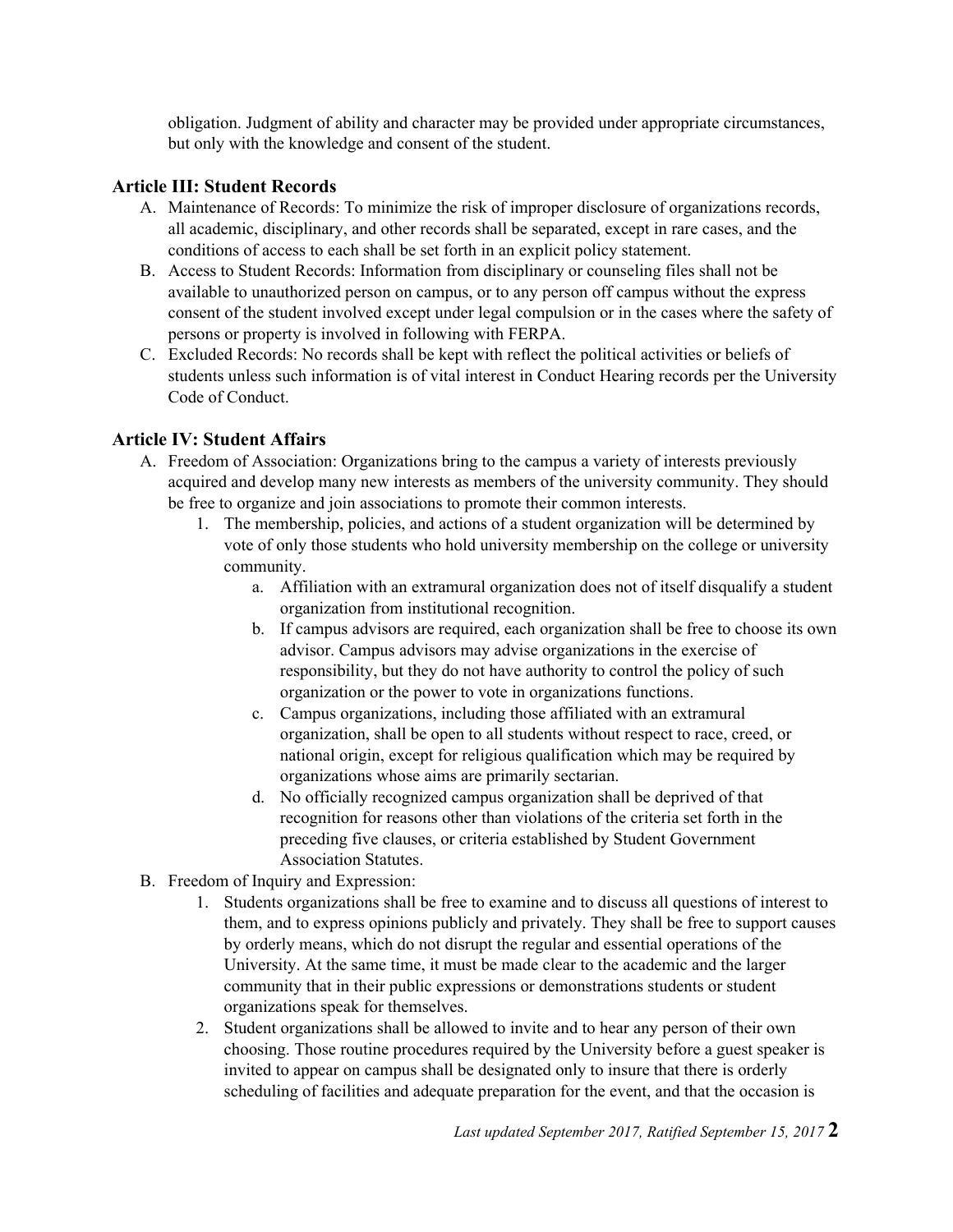conducted in a manner appropriate to an academic community. University control of campus facilities shall not be used as a device of censorship. It must be made clear to the academic and larger community that sponsorship of guest speakers does not necessarily imply approval or endorsement of the views expressed, either by the sponsoring group or the University.

- 3. Student Participation in University Government: As constituents of the academic community, students shall be free, individually and collectively, to express their views on issues of University policy and on matters of general interest of the student body; and this right participation shall be outlined by the Woodbury University Student Code of Conduct.
- C. Protection of Expression and the Right to Dissent: The right of expression includes the right to dissent. Woodbury University recognizes a fundamental obligation to protect this aspect of free expression on campus. Dissent may involve expressions or actions designed to capture attention in an effort to dissuade persons from embracing a perceived prevailing viewpoint. Orderly picketing and other forms of peaceful demonstration that do not hamper access to or disrupt the normal functions of teaching and research are generally permitted outside Woodbury University facilities and other areas specifically designated for University activities. Entry into Woodbury University buildings may be restricted to those persons engaged in the normal and scheduled activities being conducted therein. The presence of unauthorized persons in such areas after due notice to vacate has been given, orally or in writing, is not permissible, and it may be regarded as interfering with or obstructing Woodbury University activity.

## **Article V: Freedom of Students Organizations Communications**

- A. All flyers shall be free of censorship with prior approval from the Office of Student Affairs.
- B. Advisor Roles
	- 1. The advisor shall be a full-time faculty or staff member at Woodbury University. The advisor role is vital to the success and development of an organization and its members. Organizations with an active and committed advisor are more effective recruiting and retaining students, implementing projects and activities, and receiving positive recognition from the university and the community. Advisors provide a sense of continuity and history to an organization where students may have leaders that are involved for a year or two at best. An advisor often keeps organization records, understands the financial transactions, and keeps track of a group's history and traditions. The advisor will provide guidance surrounding university policies, behavioral expectations, effective development. Advisors should provide structured learning to existing members while promoting and directing new members. The advisor will be nominated by ½ vote of the E-Board and then presented to the general membership for a majority vote. The advisor then must accept their nomination.
- C. Communication with Advisors: Meeting between organization's advisor and organization's president and vice president will be held monthly to brief on all related organizations matter. The president and/or advisor may decide if more meetings need to be called.
- D. Changing of Advisor:An organization can call a vote for an advisor not fulfilling their responsibilities and must be passed said vote by majority or higher to begin the process of changing advisors.
	- 1. The organization can file a change of advisor request. This change of advisor request must include the following:
		- a. Members list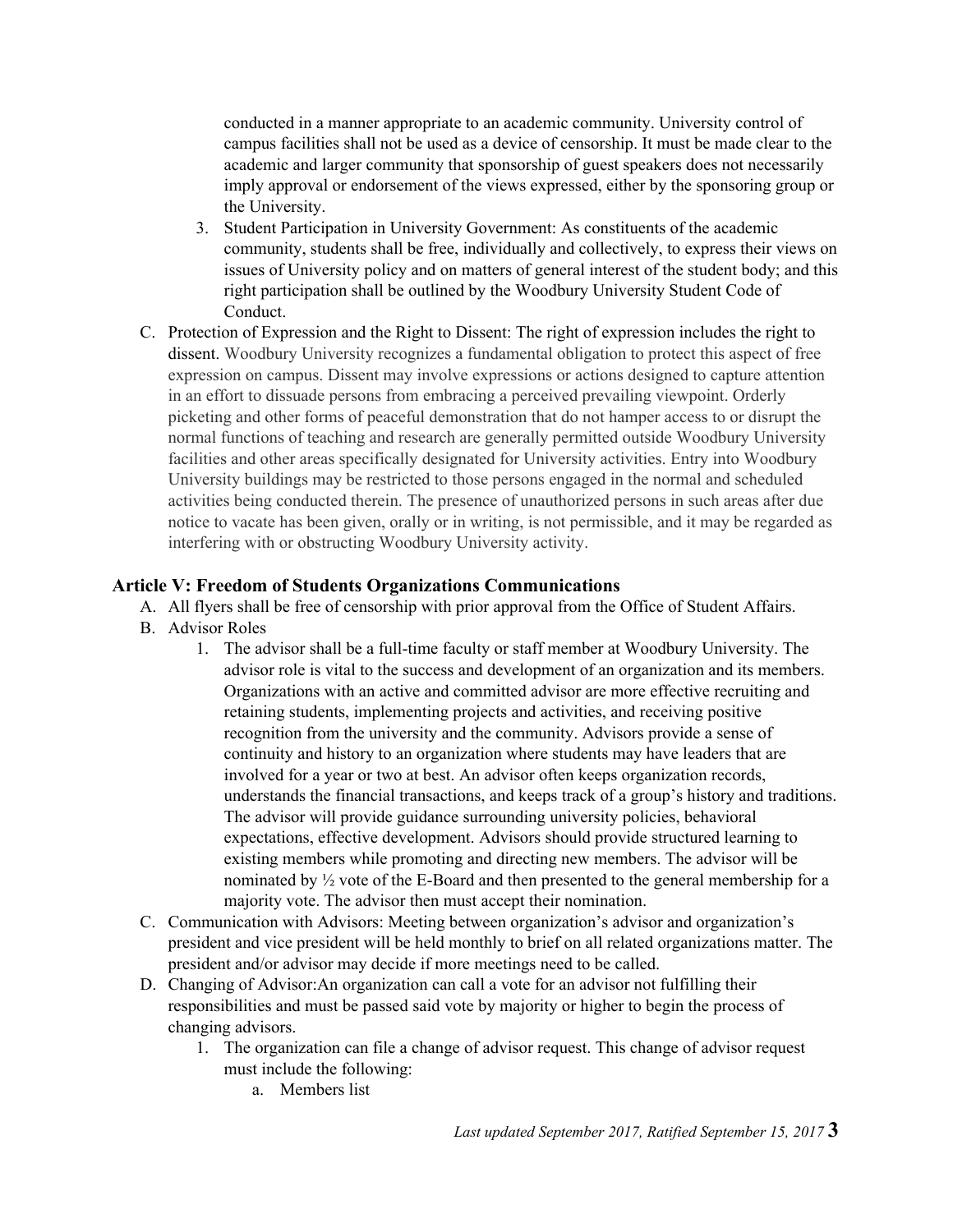- b. Signatures of those voting to remove said advisor
- c. A statement reason as to why the organization would like to remove that advisor
	- i. This will remain confidential with the organization President and the Coordinator of Student Involvement and Leadership.
- 2. If the organization's advisor request is approved by the Coordinator of Student Involvement and Leadership or the VP of Student Affairs the organization can then call to vote for a new advisor.

## **Article VI: Formatting an Organization**

- A. In order to become recognized, an organization must have a minimum of 5 members; president and treasurer are a must. Discuss and form a constitution and bylaws that contains the fundamental principles which govern its operation. The by-laws establish the specific rules of guidance by which the group is to function. Schedule a meeting with the Coordinator of Student Involvement and Leadership. Have 2-4 members meet with the coordinator for the initial meeting. There will most likely be 1-2 meetings following to finalize everything. Then determine s full-time faculty or staff advisor. Once the coordinator is satisfied than a minimal standard of organization development had occurred a formal announcement of recognition will be sent to the campus community. This announcement will include information about pertinent organization accounts, addresses, codes, etc. to be established in your group's name. Organizations that have received recognition through the Office of Student Affairs are encouraged to seek recognition through the Associated Student of Woodbury University. This would allow the organization to seek funding through the Organization Allocations Committee as well as one-time seed money to assist with start-up operational costs.
	- 1. Undersized Student Organization:
		- a. An undersized student organization is defined as being smaller than five members and/or not having a president or treasurer.
		- b. If an organization is under five members, ASWU will consider the organization as an active organization on campus for one semester only. If the requirements are not met after one semester, the organization will become inactive.
			- i. ASWU will fund up to two recruitment event up to \$200 dollars each to help the organization recruit more members for their organization.
				- a. A proposal presentation for this event must be presented to the ASWU E-Board prior to approval.
					- i. ASWU reserves the right to deny an event proposal.
			- ii. This organization must meet with ASWU's VP of Student Organizations and the Coordinator of Student Involvement and Leadership once a month to provide an update on recruitment efforts.
			- iii. If an organization fails to provide evidence of recruitment efforts this grace period will cease and the organization will be considered inactive.
		- c. If an organization is above five members but does not have a president and/or treasurer, the organization will have one semester to recruit and hold an election to decide who will fill the position of president and/or treasurer. If this is not achieved then the organization will become inactive.
- B. Basic Formatting of an Organization
	- 1. Each organization should have a President and Treasurer, ASWU encourage a vice-president, fundraising chair, publicity chair, and secretary.
	- 2. President is the primary student contact for the the organization and the "external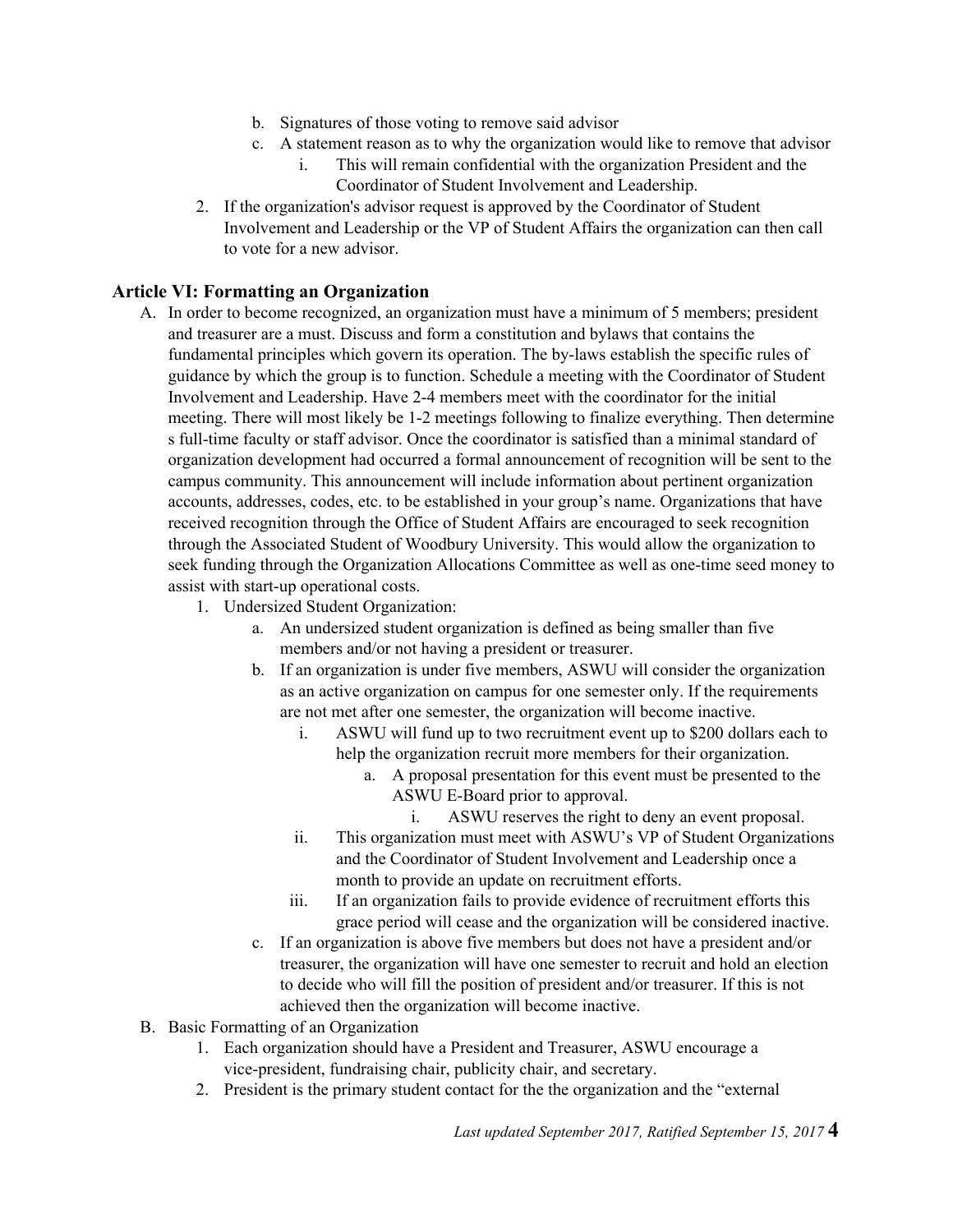spokesperson" of the group who regularly interacts with other student organizations and University officials. The liaison between the organization and the advisor along with other University contacts. The duties for this position should be tailored, as the organization deems necessary. The responsibilities of the President include but are not limited to:

- a. Preside over all organization meetings
- b. Represent organization on campus
- c. Insure that the organization is operating in conformity with the standards set forth by Woodbury University, the Office of Student Development, and the Associated Student of Woodbury University
- d. Assign duties to the organization's-Board and general members as seen fit
- e. Maintain regular communication with organization advisor
- 3. Vice President is responsible of maintaining continuous contact with the President. The Vice President must be up to date on all student organization communication and events. The responsibilities of the Vice President include but are not limited to:
	- a. Preside over meetings on the absence of the President
	- b. Schedule meetings or events with appropriate university offices
	- c. Coordinate organization promotion and publicity of events
- 4. Treasurer is responsible of managing the organization's financial matters. An organization that has a large membership and completes many fundraisers, events or programs should consider having an assistant treasurer to share the financial responsibilities. The treasurer should keep the officers and members informed about the organization's financial activities. The responsibilities of the Treasurer include but are not limited to:
	- a. Maintain accurate records of organization transactions
	- b. Collect dues if required with aid from the Woodbury University business office.
		- i. If an organization is not an international organization dues must be set up solely with the Woodbury University business office.
	- c. Develop organization budget and present to membership
	- d. Arrange fund-raising opportunities for the organization as necessary
	- e. Solicits additional funding if needed from the Associated Student of Woodbury University's OAC process in conjunction with the President
- 5. Secretary is responsible of organizing and maintaining the official records of the organization and take minutes during meetings. The secretary is also responsible for scheduling all appointments for the organization. The responsibilities of the Secretary include but are not limited to:
	- a. Maintaining the organization history for that academic year
	- b. Verifying the organization purchase requests
	- c. Maintaining communication between the organization president and individual participants
- 6. Fundraising Chair is responsible for leading all fundraising efforts for the organization. The Fundraising Chair must work closely with all positions to ensure that these efforts coincide with all organization work. The responsibilities of the Fundraising Chair include but are not limited to:
	- a. Search for funding sources on and off campus
	- b. Fills out all funding applications with the President and Treasurer and maintains correspondence necessary to receive funding